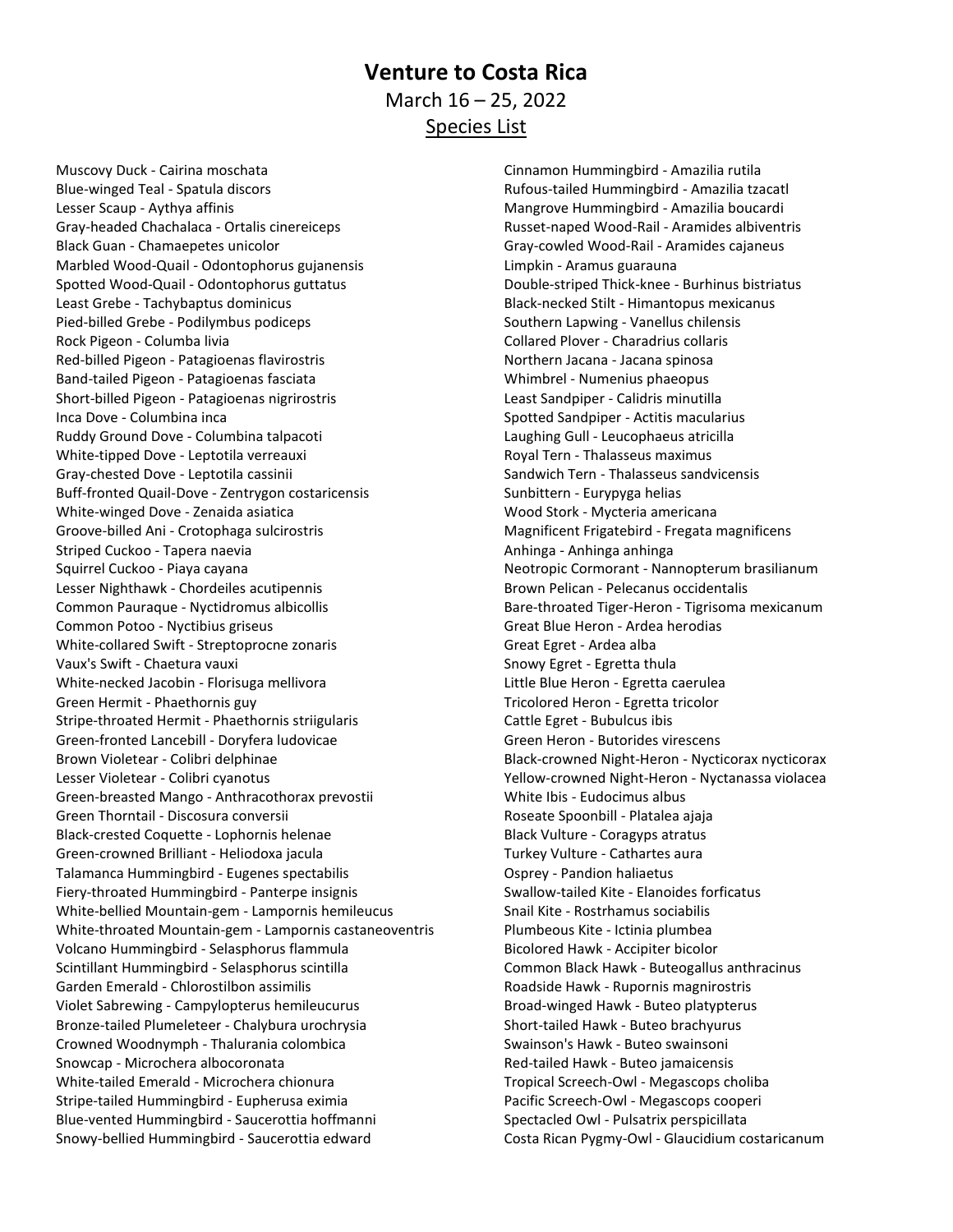## **Venture to Costa Rica** March 16 – 25, 2022 Species List

Ferruginous Pygmy-Owl - Glaucidium brasilianum Resplendent Quetzal - Pharomachrus mocinno Slaty-tailed Trogon - Trogon massena Black-headed Trogon - Trogon melanocephalus Baird's Trogon - Trogon bairdii Gartered Trogon - Trogon caligatus Black-throated Trogon - Trogon rufus Collared Trogon - Trogon collaris Lesson's Motmot - Momotus lessonii Rufous Motmot - Baryphthengus martii Broad-billed Motmot - Electron platyrhynchum Turquoise-browed Motmot - Eumomota superciliosa Ringed Kingfisher - Megaceryle torquata Belted Kingfisher - Megaceryle alcyon Amazon Kingfisher - Chloroceryle amazona Green Kingfisher - Chloroceryle americana White-whiskered Puffbird - Malacoptila panamensis Red-headed Barbet - Eubucco bourcierii Northern Emerald-Toucanet - Aulacorhynchus prasinus Collared Aracari - Pteroglossus torquatus Yellow-throated Toucan - Ramphastos ambiguus Keel-billed Toucan - Ramphastos sulfuratus Acorn Woodpecker - Melanerpes formicivorus Black-cheeked Woodpecker - Melanerpes pucherani Red-crowned Woodpecker - Melanerpes rubricapillus Hoffmann's Woodpecker - Melanerpes hoffmannii Hairy Woodpecker - Dryobates villosus Lineated Woodpecker - Dryocopus lineatus Golden-olive Woodpecker - Colaptes rubiginosus Crested Caracara - Caracara plancus Yellow-headed Caracara - Milvago chimachima Laughing Falcon - Herpetotheres cachinnans Merlin - Falco columbarius Bat Falcon - Falco rufigularis Orange-chinned Parakeet - Brotogeris jugularis White-crowned Parrot - Pionus senilis Red-lored Parrot - Amazona autumnalis Yellow-naped Parrot - Amazona auropalliata White-fronted Parrot - Amazona albifrons Sulphur-winged Parakeet - Pyrrhura hoffmanni Orange-fronted Parakeet - Eupsittula canicularis Scarlet Macaw - Ara macao Crimson-fronted Parakeet - Psittacara finschi Barred Antshrike - Thamnophilus doliatus Black-hooded Antshrike - Thamnophilus bridgesi Dot-winged Antwren - Microrhopias quixensis Chestnut-backed Antbird - Poliocrania exsul Dull-mantled Antbird - Sipia laemosticta Zeledon's Antbird - Hafferia zeledoni Tawny-winged Woodcreeper - Dendrocincla anabatina Wedge-billed Woodcreeper - Glyphorynchus spirurus

Northern Barred-Woodcreeper - Dendrocolaptes sanctithomae Cocoa Woodcreeper - Xiphorhynchus susurrans Streak-headed Woodcreeper - Lepidocolaptes souleyetii Plain Xenops - Xenops minutus Buff-throated Foliage-gleaner - Automolus ochrolaemus Ruddy Treerunner - Margarornis rubiginosus Slaty Spinetail - Synallaxis brachyura White-ruffed Manakin - Corapipo altera White-collared Manakin - Manacus candei Orange-collared Manakin - Manacus aurantiacus Red-capped Manakin - Ceratopipra mentalis Lovely Cotinga - Cotinga amabilis Turquoise Cotinga - Cotinga ridgwayi Black-crowned Tityra - Tityra inquisitor Masked Tityra - Tityra semifasciata Barred Becard - Pachyramphus versicolor Cinnamon Becard - Pachyramphus cinnamomeus White-winged Becard - Pachyramphus polychopterus Rose-throated Becard - Pachyramphus aglaiae Golden-crowned Spadebill - Platyrinchus coronatus Ochre-bellied Flycatcher - Mionectes oleagineus Slaty-capped Flycatcher - Leptopogon superciliaris Scale-crested Pygmy-Tyrant - Lophotriccus pileatus Common Tody-Flycatcher - Todirostrum cinereum Yellow-olive Flycatcher - Tolmomyias sulphurescens Yellow-bellied Elaenia - Elaenia flavogaster Mountain Elaenia - Elaenia frantzii Torrent Tyrannulet - Serpophaga cinerea Mistletoe Tyrannulet - Zimmerius parvus Tufted Flycatcher - Mitrephanes phaeocercus Tropical Pewee - Contopus cinereus Black-capped Flycatcher - Empidonax atriceps Black Phoebe - Sayornis nigricans Dusky-capped Flycatcher - Myiarchus tuberculifer Great Crested Flycatcher - Myiarchus crinitus Great Kiskadee - Pitangus sulphuratus Boat-billed Flycatcher - Megarynchus pitangua Social Flycatcher - Myiozetetes similis Gray-capped Flycatcher - Myiozetetes granadensis Piratic Flycatcher - Legatus leucophaius Tropical Kingbird - Tyrannus melancholicus Green Shrike-Vireo - Vireolanius pulchellus Lesser Greenlet - Pachysylvia decurtata Mangrove Vireo - Vireo pallens Yellow-throated Vireo - Vireo flavifrons Yellow-winged Vireo - Vireo carmioli Yellow-green Vireo - Vireo flavoviridis White-throated Magpie-Jay - Calocitta formosa Brown Jay - Psilorhinus morio Blue-and-white Swallow - Pygochelidon cyanoleuca Northern Rough-winged Swallow - Stelgidopteryx serripennis